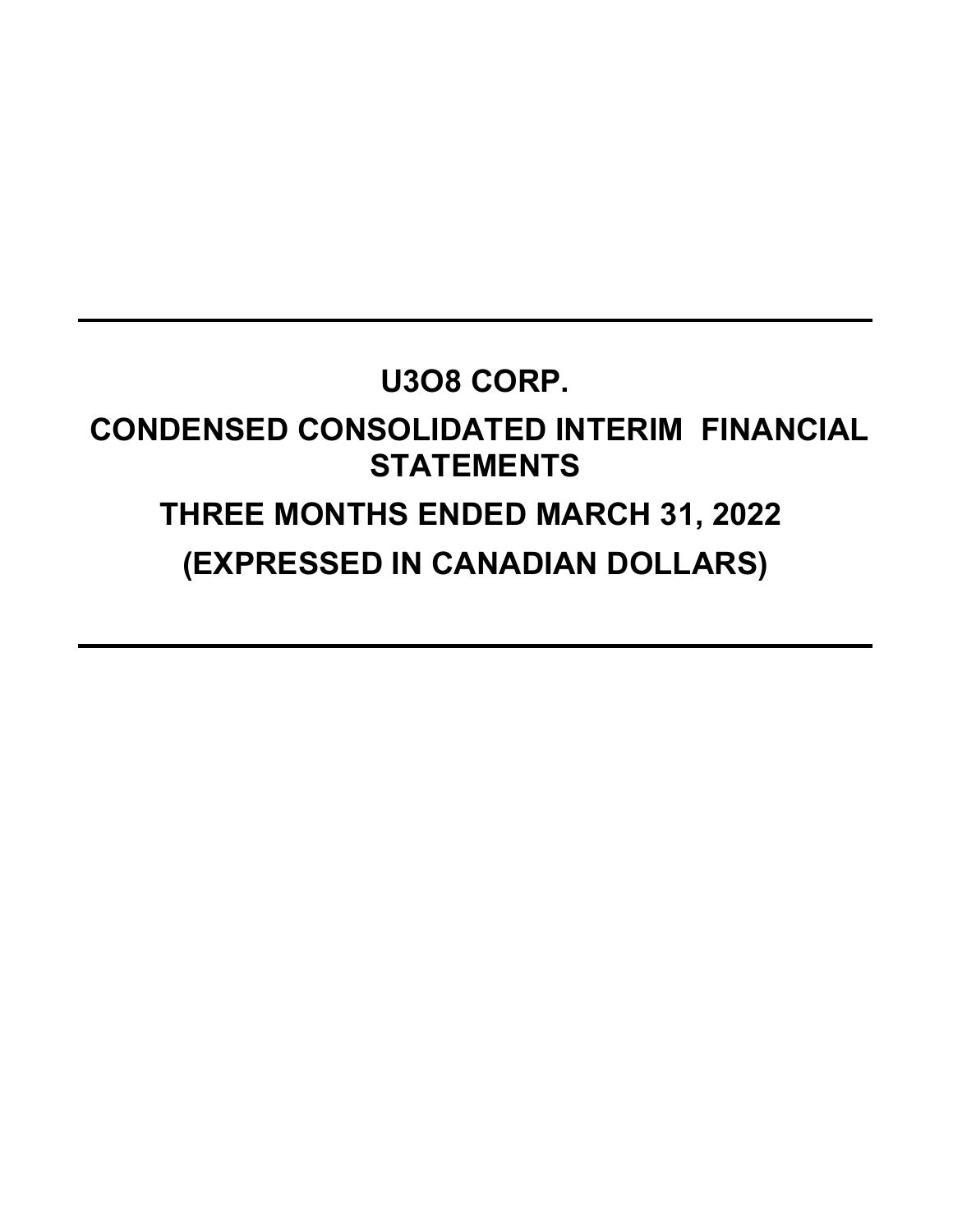### **U3O8 Corp. Condensed Consolidated Interim Statements of Financial Position**

**(Expressed in Canadian Dollars)**

|                                                      | As at<br>March 31,<br>2022 |                 |    | As at<br>December 31,<br>2021 |  |  |
|------------------------------------------------------|----------------------------|-----------------|----|-------------------------------|--|--|
| <b>ASSETS</b>                                        |                            |                 |    |                               |  |  |
| <b>Current assets</b>                                |                            |                 |    |                               |  |  |
| Cash                                                 | \$                         | 1,334,076       | \$ | 796,710                       |  |  |
| Amounts receivable and other assets (note 5)         |                            | 23,573          |    | 7,384                         |  |  |
| Investment (note 4)                                  |                            | 1,969,029       |    | 2,100,786                     |  |  |
| <b>Total current assets</b>                          |                            | 3,326,678       |    | 2,904,880                     |  |  |
| <b>Total assets</b>                                  | \$                         | 3,326,678       | \$ | 2,904,880                     |  |  |
| <b>LIABILITIES AND SHAREHOLDERS' DEFICIENCY</b>      |                            |                 |    |                               |  |  |
| <b>Current liabilities</b>                           |                            |                 |    |                               |  |  |
| Amounts payable and other liabilities                | \$                         | 1,740,117       | \$ | 1,610,012                     |  |  |
| Loan payable (note 13)                               |                            | 1,216,766       |    | 1,197,166                     |  |  |
|                                                      |                            | 2,956,883       |    | 2,807,178                     |  |  |
| <b>Non-current liabilities</b>                       |                            |                 |    |                               |  |  |
| Concession fee payable (note 8)                      |                            | 345,169         |    | 345,169                       |  |  |
|                                                      |                            | 3,302,052       |    | 3,152,347                     |  |  |
| <b>Shareholders' equity (deficit)</b>                |                            |                 |    |                               |  |  |
| Share capital (note)                                 |                            | 100,055,946     |    | 99,093,360                    |  |  |
| Warrants (note 11)                                   |                            |                 |    | 280,316                       |  |  |
| Contributed surplus                                  |                            | 5,848,829       |    | 5,847,541                     |  |  |
| Deficit                                              |                            | (105, 880, 149) |    | (105,468,684)                 |  |  |
| Total shareholders' equity (deficit)                 |                            | 24,626          |    | (247,467)                     |  |  |
| Total liabilities and shareholders' equity (defitic) | \$                         | 3,326,678       | \$ | 2,904,880                     |  |  |

The accompanying notes to the unaudited condensed consolidated interim audited financial statements are an integral part of these statements.

Going concern (note 2) Subsequent event (note 15)

Approved by the Board of Directors:

"Richard Spencer" Director

"Scott Morrison" Director

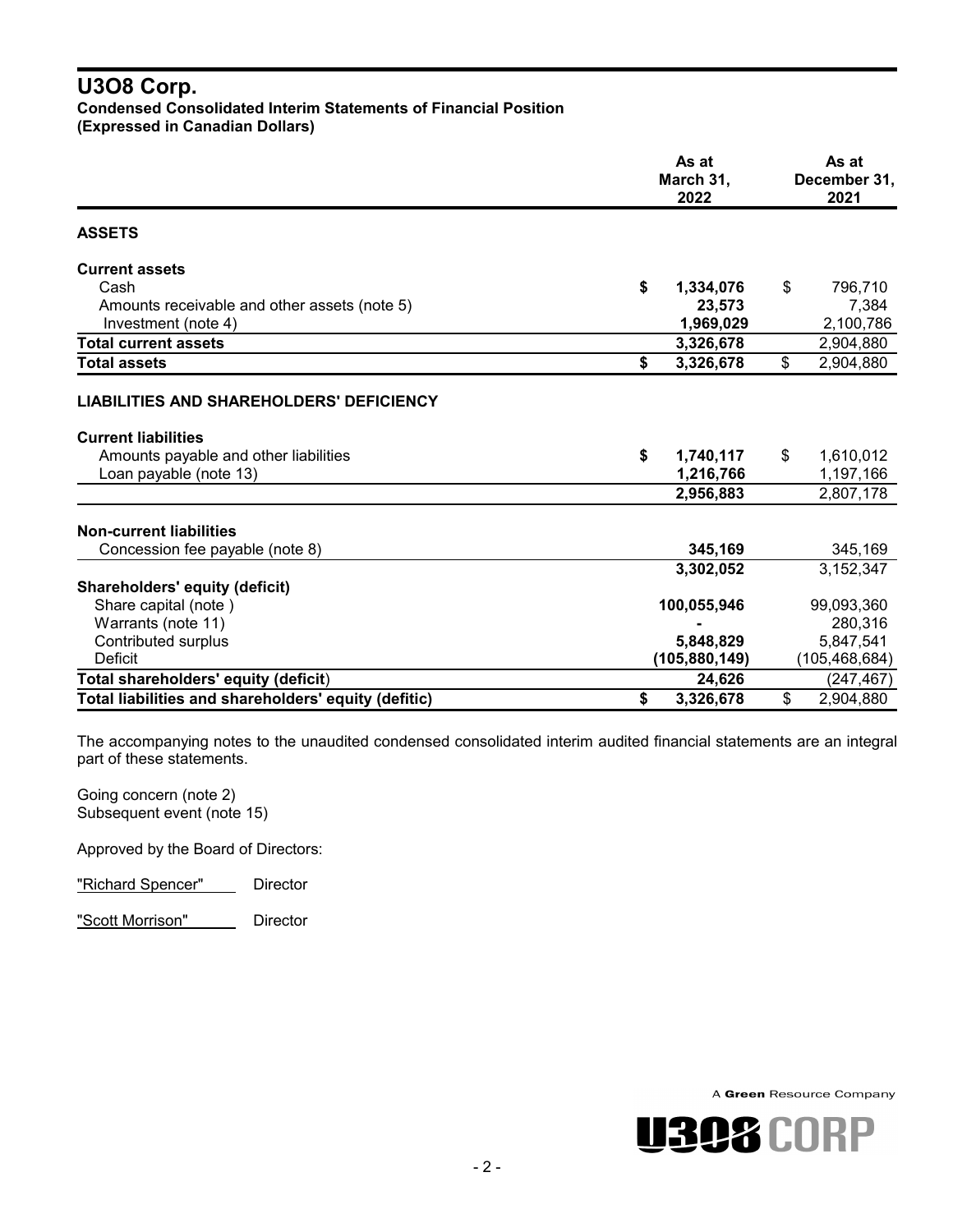#### **U3O8 Corp. Condensed Consolidated Interim Statements of Loss and Comprehensive Loss (Expressed in Canadian Dollars) (Unaudited)**

|                                                         | <b>Three Months ended</b><br>March 31, |                 |            |
|---------------------------------------------------------|----------------------------------------|-----------------|------------|
|                                                         |                                        | 2022            | 2021       |
| <b>Expenses</b>                                         |                                        |                 |            |
| Exploration and evaluation expenditures (note 8)        | \$                                     | 132,623 \$      | 137,610    |
| General and administrative (note 9)                     |                                        | 63,363          | 72,410     |
|                                                         |                                        | (195, 986)      | (210, 020) |
| Other items:                                            |                                        |                 |            |
| Interest expense (note 13)                              |                                        | (19,600)        | (19,600)   |
| Net unrealized gain on investment (note 4)              |                                        | (131, 757)      |            |
| Foreign exchange loss                                   |                                        | (64, 122)       | (7,678)    |
| Net loss and comprehensive loss for the year            | S                                      | $(411, 465)$ \$ | (237, 298) |
| <b>Basic and diluted loss per common share (note 7)</b> | \$                                     | $(0.01)$ \$     | (0.01)     |
| Basic and diluted weighted average number of common     |                                        |                 |            |
| shares outstanding                                      |                                        | 32,765,046      | 23,932,325 |

The accompanying notes to the unaudited condensed consolidated interim audited financial statements are an integral part of these statements.

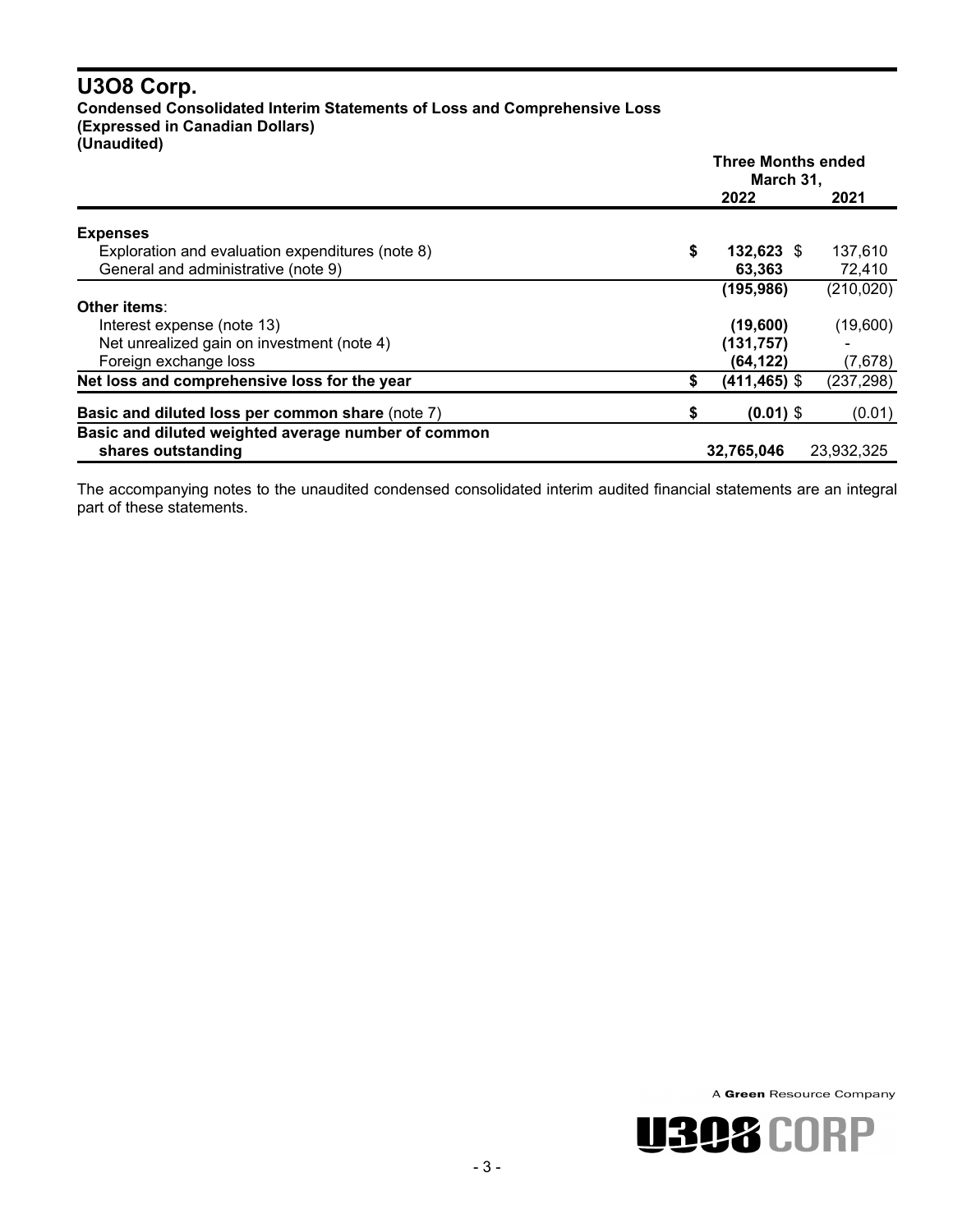#### **U3O8 Corp. Condensed Consolidated Interim Statements of Cash Flows (Expressed in Canadian Dollars) (Unaudited)**

| Three months ended March 31,                                       | 2022                  | 2021       |
|--------------------------------------------------------------------|-----------------------|------------|
| <b>Operating activities</b>                                        |                       |            |
| Net loss for the period                                            | \$<br>$(411, 465)$ \$ | (237, 298) |
| Adjustment for:                                                    |                       |            |
| Net unrealized loss on investment                                  | 131,757               |            |
| Share-based payments                                               | 1,288                 | 13,525     |
| Foreign exchange loss                                              | 64,122                | 7,678      |
| Interest expense                                                   | 19,600                | 19,600     |
| Non-cash working capital items:                                    |                       |            |
| Amounts receivable and other assets                                | (16, 189)             | (23, 284)  |
| Amounts payable and other liabilities                              | 73,550                | (55, 835)  |
| Concession fee payable                                             |                       |            |
| Net cash used in operating activities                              | (137, 337)            | (275, 614) |
| <b>Financing activities</b>                                        |                       |            |
| Proceeds from offering                                             |                       | 1,000,000  |
| Proceeds from warrants exercised                                   | 682,270               |            |
| Proceeds from options exercised                                    |                       |            |
| Share issuance cost                                                |                       | (95, 829)  |
| Net cash provided by financing activities                          | 682,270               | 904,171    |
| Effect of exchange rate changes on cash held in foreign currencies | (7, 567)              | (7,678)    |
| Net change in cash                                                 | 537,366               | 620,879    |
| Cash, beginning of period                                          | 796,710               | 6,487      |
| Cash, end of period                                                | \$<br>1,334,076 \$    | 627,366    |

The accompanying notes to the unaudited condensed consolidated interim audited financial statements are an integral part of these statements.



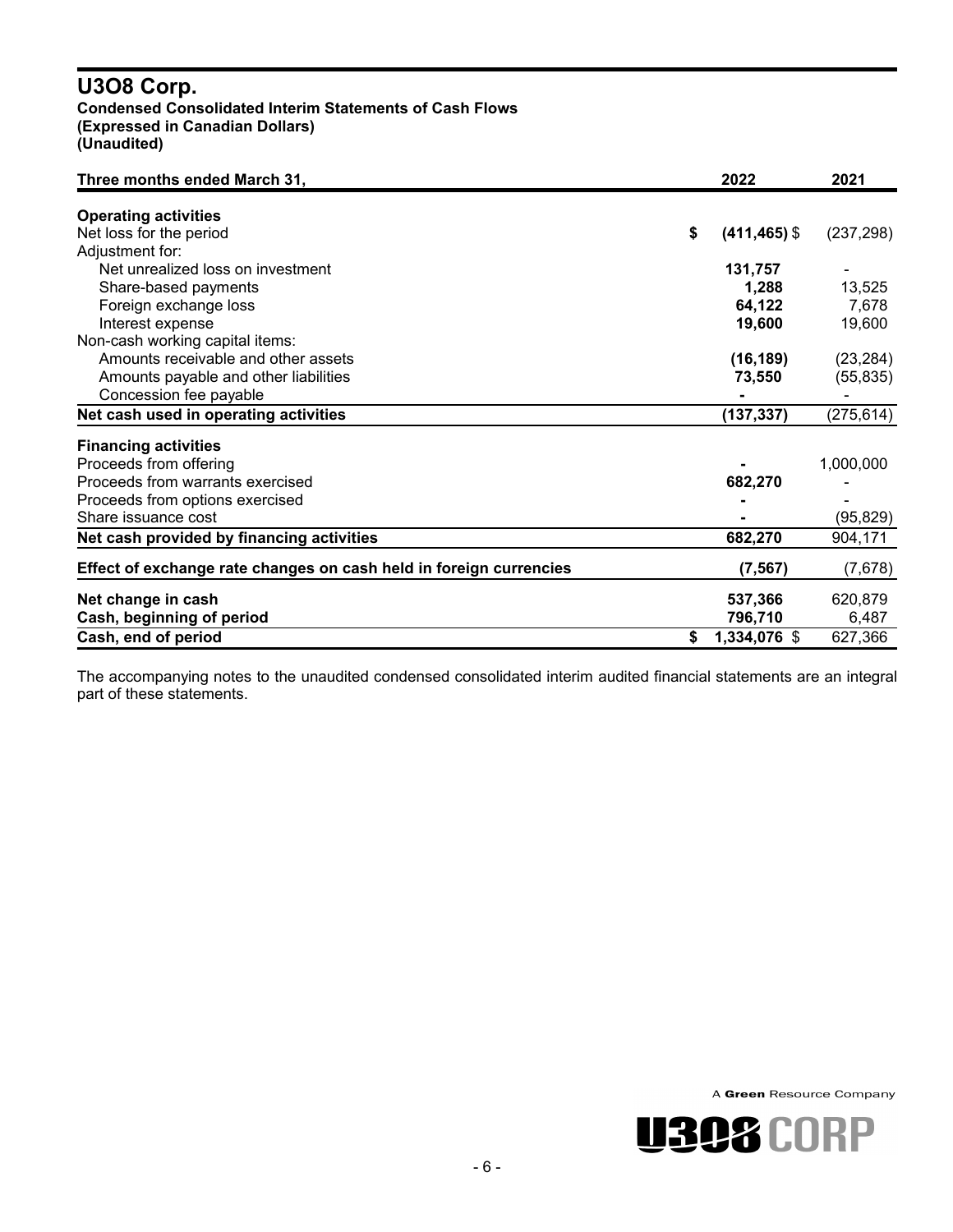#### **U3O8 Corp. Condensed Consolidated Interim Statements of Changes in Shareholders' Deficit (Expressed in Canadian Dollars)**

|                                | Number of<br>common shares | <b>Share</b><br>capital | Warrants   |    | <b>Contributed</b><br><b>Surplus</b> | <b>Deficit</b>        | Total       |
|--------------------------------|----------------------------|-------------------------|------------|----|--------------------------------------|-----------------------|-------------|
| Balance, December 31, 2020     | 23,043,436                 | 97,506,361              | 280,000    |    | 5,865,832                            | $$(106, 370, 515)$ \$ | (2,718,322) |
| Private placement (note)       | 6,666,668                  | 580,000                 | 420,000    |    |                                      |                       | 1,000,000   |
| <b>Finders warrants</b>        |                            |                         | 77,151     |    |                                      |                       | 77,151      |
| Share issuance cost (note)     |                            | (100, 329)              | (72, 651)  |    | $\sim$                               |                       | (172,980)   |
| Share-based payments (note 6)  |                            |                         |            |    | 13,525                               |                       | 13,525      |
| Loss for the period            |                            |                         |            |    |                                      | (237, 298)            | (237, 298)  |
| Balance, March 31, 2021        | 29,710,104                 | \$97,986,032            | 704,500    | Ъ  | 5,879,357                            | $$(106, 607, 813)$ \$ | (2,037,924) |
| Balance, December 31, 2021     | 32,088,156                 | 99,093,360              | 280,316    |    | 5,847,541                            | (105, 468, 684)       | (247, 467)  |
| Warrants expiry (note 11)      |                            | 65,401                  | (65, 401)  |    |                                      |                       |             |
| Warrants exercised (note 11)   | 3,421,251                  | 897,185                 | (214, 915) |    |                                      |                       | 682,270     |
| Share-based payments (note 6)  |                            |                         |            |    | 1,288                                |                       | 1,288       |
| Loss for the period            |                            |                         |            |    |                                      | (411, 465)            | (411, 465)  |
| <b>Balance, March 31, 2022</b> | 35,509,407                 | \$100,055,946           |            | S. | 5,848,829                            | $$(105,880,149)$ \$   | 24,626      |

The accompanying notes to the unaudited condensed consolidated interim audited financial statements are an integral part of these statements.

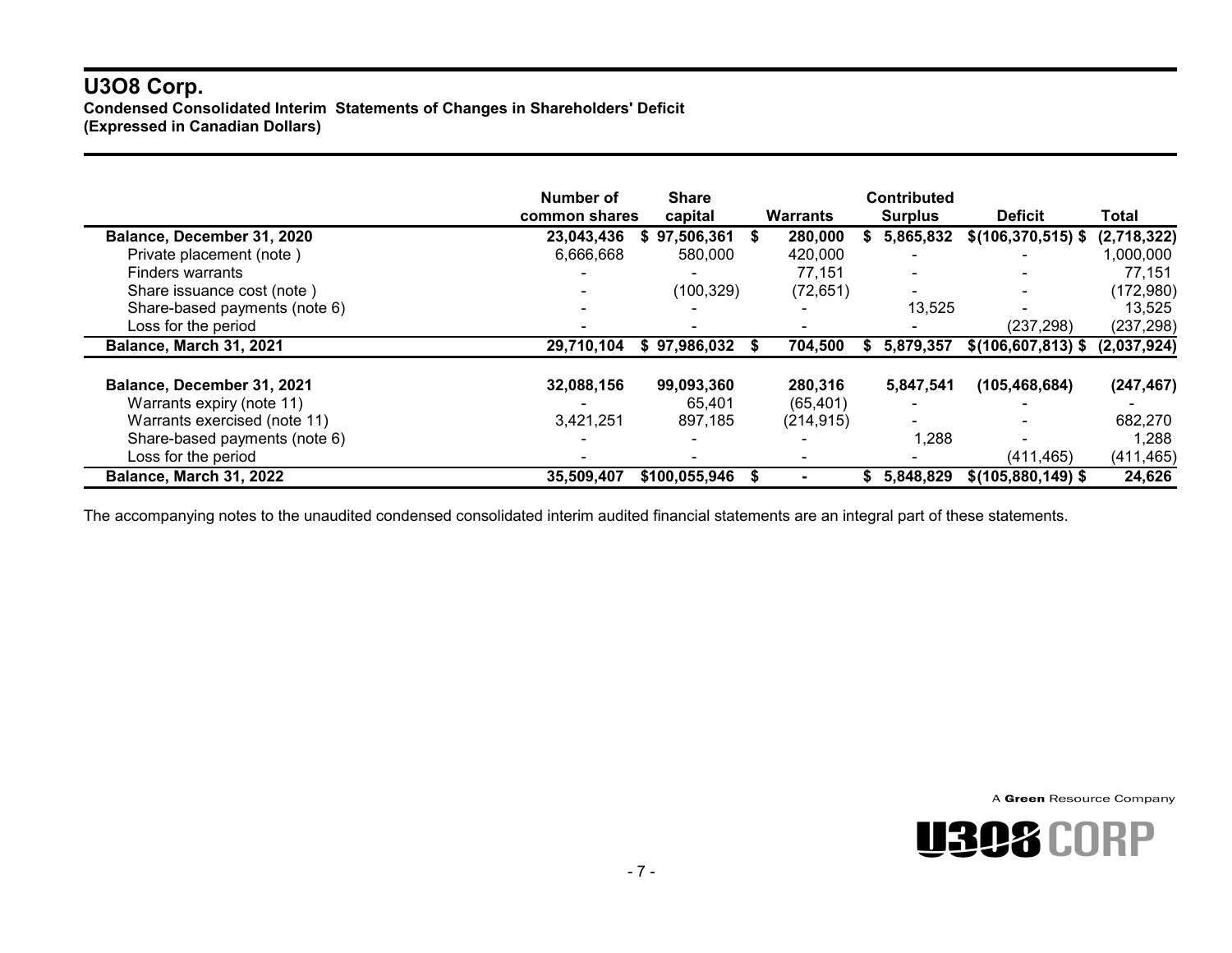#### **1. Nature of operations**

U3O8 Corp. (the "Company") is a Canadian exploration company focused on exploration for uranium and related minerals; on the definition of resources and advancing these deposits toward production. The Company was incorporated by articles of incorporation dated December 6, 2005 ("date of incorporation") under the Business Corporations Act (Ontario). The Company's common shares are listed on the NEX board of the TSX Venture Exchange under the symbol UWE.H, and on the OTC QB International under the symbol UWEFF. The Company maintains a registered and records office at 36 Toronto Street, Suite 1050, Toronto, Ontario, M5C 2C5, Canada.

In March 2020, the World Health Organization declared coronavirus (COVID-19) a global pandemic. This contagious disease outbreak, which has continued to spread, has adversely affected workforces, economies, and financial markets globally, leading to an economic downturn. The duration and full financial effect of the COVID-19 pandemic is unknown at this time, as are the measures taken by governments, companies and others to attempt to reduce the spread of COVID-19. Any estimate of the length and severity of these developments is therefore subject to significant uncertainty, and accordingly estimates of the extent to which the COVID-19 may materially and adversely affect the Company's operations, financial results and condition in future periods are also subject to significant uncertainty,including potential restrictions on exploration and development sites access and supply chain disruptions that could delay the exploration and development plans of the properties of the Company.

#### **2. Basis of presentation and going concern**

The Company is in the exploration and evaluation stage and as is common with many exploration companies, it raises financing for its exploration and evaluation activities through the sale of equities. The Company has incurred a net income for the year ended March 31, 2022 of \$(411,465) ( - net loss of \$237,298) and has an accumulated deficit of \$- ( - \$105,468,684). In addition, the Company had a deficiency working capital of \$(369,795) at March 31, 2022 ( deficiency working capital of \$(97,702)).

The Company has taken an impairment allowance against all exploration properties. Additional financings will be required to reinitiate pre-feasibility studies and further develop the properties and to continue operations. There is a significant risk that some, if not all, of the Company's current property holdings may lapse or title to those properties may become uncertain. While the Company's management and board will continue to search for financing, joint venture partners and new assets, there is no guarantee that they will be successful.

The consolidated financial statements have been prepared on a basis which contemplates that the Company will continue in operation for the foreseeable future and will be able to realize its assets and discharge its liabilities in the normal course of business. The certainty of funding future exploration expenditures and availability of sources of additional financing cannot be assured at this time and accordingly, these uncertainties may cast significant doubt about the Company's ability to continue as a going concern. The consolidated financial statements do not include adjustments to the carrying values of recorded liabilities and related expenses that might be necessary should the Company be unable to continue as a going concern.

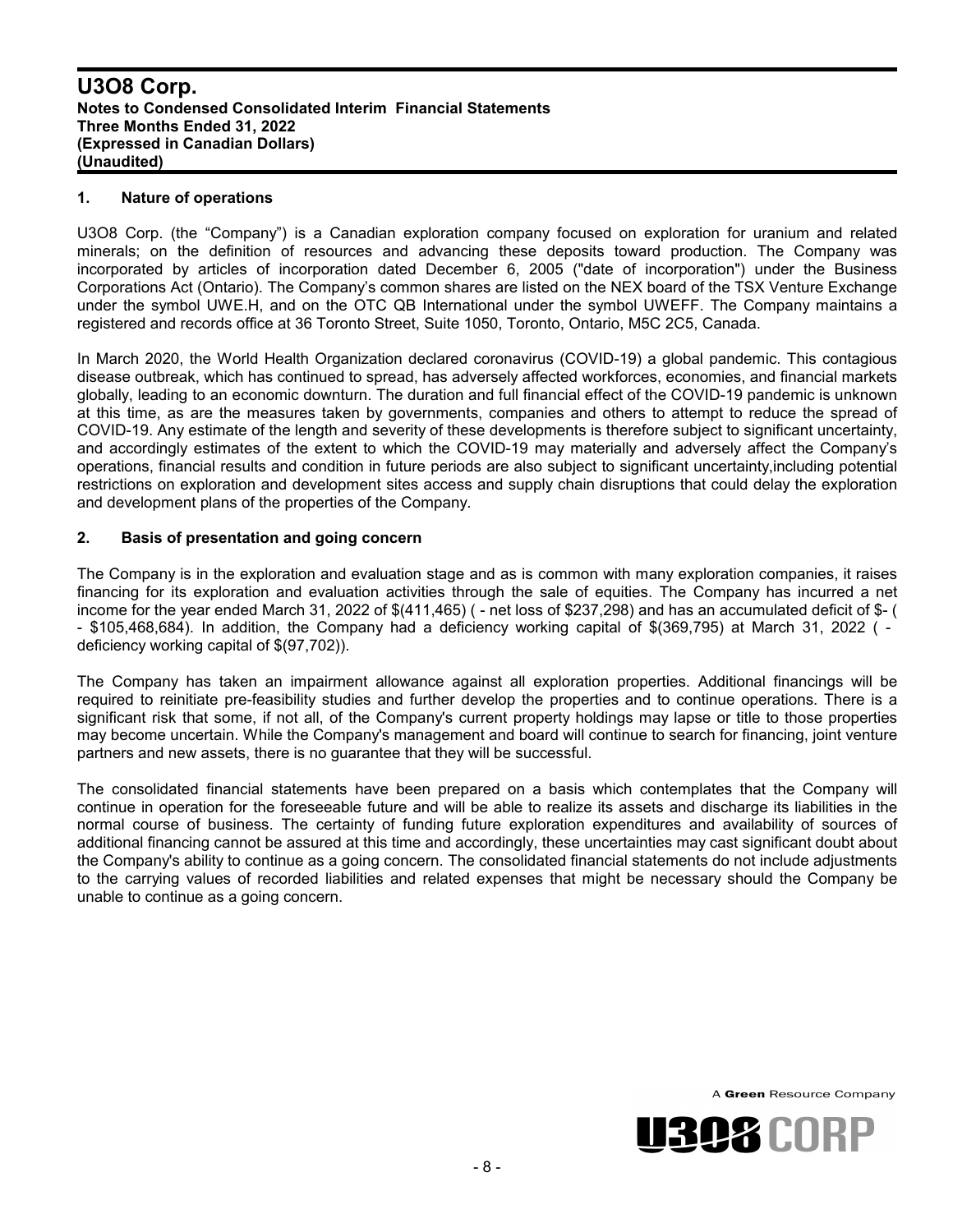#### **3. Significant accounting policies**

The Company applies International Financial Reporting Standards ("IFRS") as issued by the International Accounting Standards Board ("IASB") and interpretations issued by the IASB. These unaudited condensed interim consolidated financial statements have been prepared in accordance with International Accounting Standard 34, Interim Financial Reporting. Accordingly, they do not include all of the information required for full annual financial statements. The policies applied in these unaudited condensed interim consolidated financial statements are based on IFRSs issued and outstanding as of May 18, 2022, the date the Board of Directors approved the statements. The same accounting policies and methods of computation are followed in these unaudited condensed interim consolidated financial statements as compared with the most recent annual consolidated financial statements as at and for the year ended December 31, 2021, except as noted below. Any subsequent changes to IFRS that are given effect in the Company's annual consolidated financial statements for the year ending December 31, 2022 could result in restatement of these unaudited condensed interim consolidated financial statements.

#### **4. Investment**

As at March 31, 2022 - (at fair value)

|                            | <b>Active</b><br><b>Markets for</b><br><b>Identical Assets</b><br>(Level 1) | <b>Quoted Prices in Significant</b><br>Other<br><b>Observable</b><br>Inputs<br>(Level 2) | <b>Significant</b><br>Unobservable<br>Inputs<br>(Level 3) | Aggregate<br><b>Fair Value</b> |
|----------------------------|-----------------------------------------------------------------------------|------------------------------------------------------------------------------------------|-----------------------------------------------------------|--------------------------------|
| Publicly traded investment | 1.969.029                                                                   |                                                                                          | ۰                                                         | 1.969.029                      |

The following table presents the changes in fair value measurements of financial instruments.

|                             | <b>Net</b>               |                  |                                          |  |                         |     |                           |                          |
|-----------------------------|--------------------------|------------------|------------------------------------------|--|-------------------------|-----|---------------------------|--------------------------|
| Investment<br>at fair value | Opening<br>balance       | <b>Purchases</b> | <b>Proceeds on</b><br><b>Disposition</b> |  | <b>Realized</b><br>loss |     | <b>Unrealized</b><br>gain | <b>Ending</b><br>balance |
| Level 1                     |                          |                  |                                          |  |                         |     |                           |                          |
| - March 31, 2022            | \$2,100,786              | $\blacksquare$   | $\blacksquare$                           |  | $\blacksquare$          |     | (131, 757)                | \$1,969,029              |
| - December 31, 2021         | $\overline{\phantom{0}}$ | 1,625,000        | \$<br>۰                                  |  | ۰                       | \$. | (475, 786)                | \$2,100,786              |

#### **5. Amounts receivable and other assets**

|                                                                    |   | As at<br>December 31,<br>2022 |  |       |
|--------------------------------------------------------------------|---|-------------------------------|--|-------|
| Sales tax receivable - (Canada)<br>Deposits with service providers | S | 20,572<br>3,001               |  | 1.162 |
|                                                                    |   | 23,573                        |  | 1.162 |

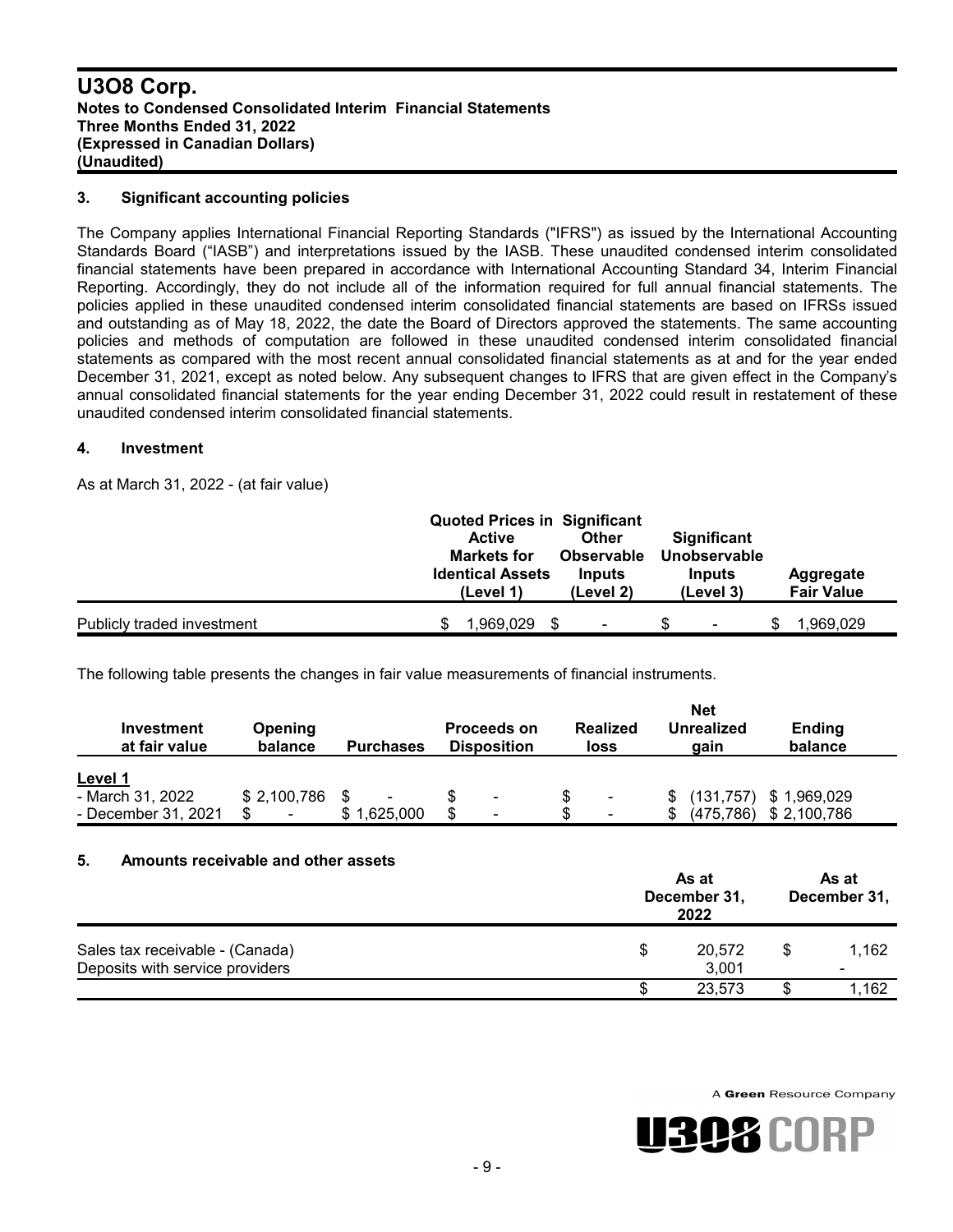#### **6. Stock options**

U3O8 Corp's stock option plan (the "Plan") was approved by the shareholders of the Company on June 30, 2009 and subsequent amendments approved on June 27, 2012, July 29, 2015 and August 7, 2020, for the purpose of attracting, retaining and motivating directors, officers, employees and other service providers by providing them with an opportunity, through share options, to acquire a proprietary interest in the Company and benefit from its growth. The number of stock options which may be granted under the plan is limited to not more than 10% of the issued common shares of U3O8 Corp., calculated on a non-diluted basis immediately prior to the stock option grant. The exercise price of options granted under the Plan is set at the "market price" of the common shares, which is calculated as the volume weighted average Canadian dollar trading price of the common shares for the five trading days prior to the date of grant. Options vest at the discretion of the board of directors of U3O8 Corp., and in the case of directors, officers, and employees, is generally contingent upon continued service to the Company during the vesting period. The Plan provides that all options outstanding will vest fully in the event of a take-over bid. As well, where there is a change of control, outstanding options granted to directors, officers and employees will immediately vest in full. All options expire on a date not later than five years after the issuance of such option, subject to extensions granted in connection with black-out periods.

The Company records a charge to the statement of loss and comprehensive loss account using the Black-Scholes fair valuation option pricing model. The valuation is dependent on a number of estimates, including the risk free interest rate, the level of stock volatility, together with an estimate of the level of forfeiture. The level of stock volatility is calculated with reference to the historic traded daily closing share price at the date of issue. Option pricing models require the input of highly subjective assumptions including the expected price volatility. Changes in the subjective input assumptions can materially affect the fair value estimate, and therefore the existing models do not necessarily provide a reliable measure of the fair value of the Company's share purchase options. The following table reflects the continuity of stock options for the three months ended March 31, 2022 and 2021:

|                                               | Number of<br>stock options | <b>Weighted average</b><br>exercise price (\$) |  |
|-----------------------------------------------|----------------------------|------------------------------------------------|--|
| Balance, December 31, 2020 and March 31, 2021 | 2.288.000                  | 0.36                                           |  |
|                                               | Number of<br>stock options | <b>Weighted average</b><br>exercise price (\$) |  |
| Balance, December 31, 2021 and March 31, 2022 | 1,223,000                  | 0.19                                           |  |

During the three months ended March 31, 2022, \$1,288 in share-based payments (three months ended March 31, 2021 - \$13,525) related to stock options granted in prior years and vesting during the three months ended March 31, 2022. The portion of the estimated fair value of options granted in the current and prior periods and vesting during the year ended March 31, 2022 and 2021, which have been reflected in the consolidated statements of loss and comprehensive loss under salaries and benefits.

Stock option price volatility was based on historical price volatility of the common shares, which is assumed to be an appropriate and approximate proxy for future volatility of a stock option instrument granted for the underlying common shares.

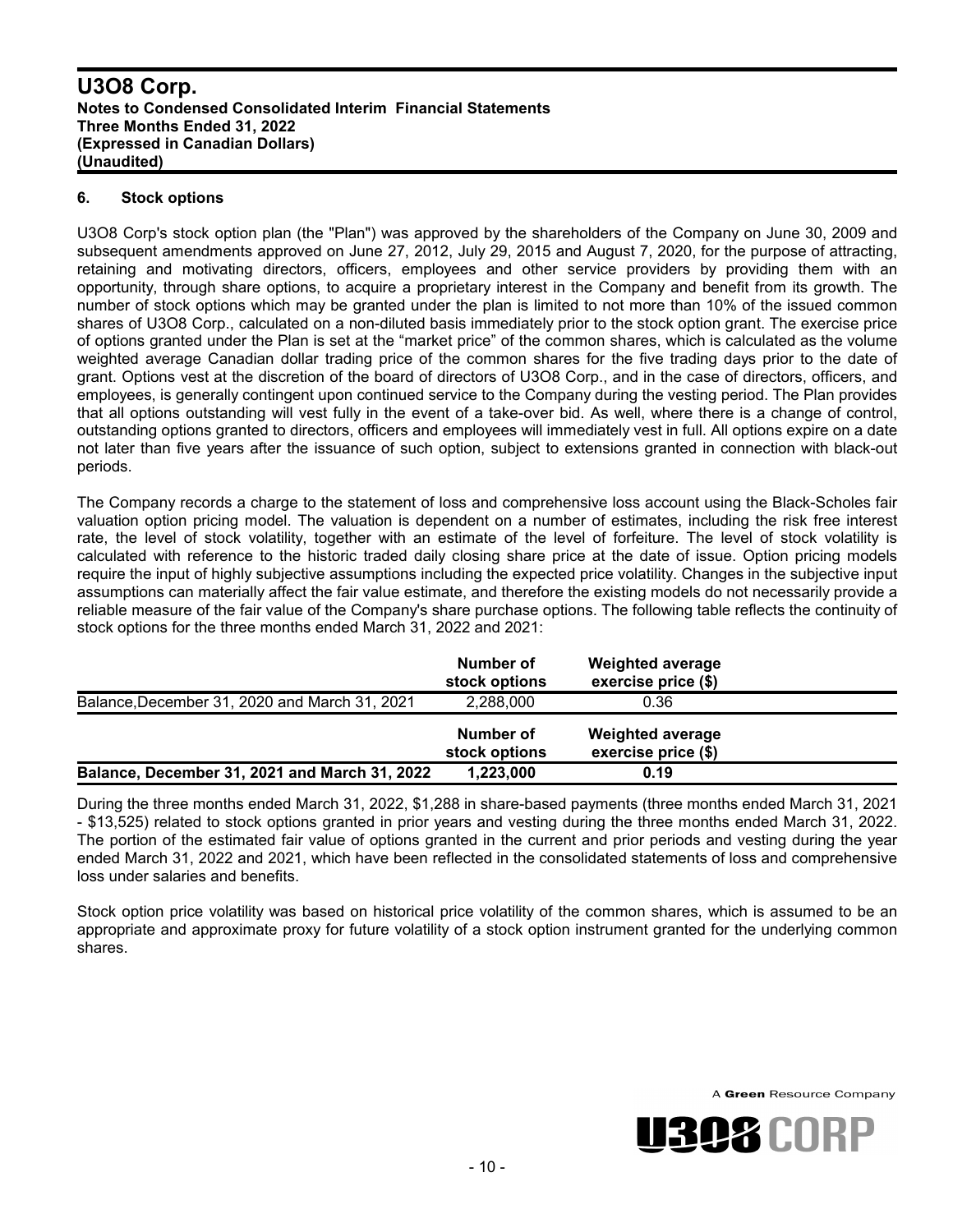#### **6. Stock options (continued)**

The following table reflects the actual stock options issued and outstanding as of March 31, 2022:

| <b>Expiry date</b> | <b>Exercise</b><br>price(\$) | <b>Weighted average</b><br>remaining<br>contractual<br>life (years) | Number of<br>options<br>outstanding | <b>Number of</b><br>options<br>vested<br>(exercisable) | Number of<br>options<br>unvested |
|--------------------|------------------------------|---------------------------------------------------------------------|-------------------------------------|--------------------------------------------------------|----------------------------------|
| November 14, 2023  | 0.28                         | 1.62                                                                | 570,500                             | 570.500                                                | $\blacksquare$                   |
| August 21, 2025    | 0.12                         | 3.39                                                                | 652,500                             | 437,500                                                | 215,000                          |
|                    |                              | 2.57                                                                | 1,223,000                           | 1,008,000                                              | 215,000                          |

#### **7. Loss per common share**

The calculation of basic and diluted loss per common share for the year ended March 31, 2022 was based on the loss after tax attributable to common shareholders of \$411,465 (three months ended March 31, 2021 – loss after tax of \$237,298) and the weighted average number of common shares outstanding of 32,765,046 (three months ended March 31, 2021 – 23,932,325). Diluted loss per share was not affected by including the 1,223,000 (three months ended March 31, 2021 - 2,288,000) share purchase options and 5,874,141 (three months ended March 31, 2021 - 9,612,193) warrants.

#### **8. Exploration and evaluation expenditures**

The Company enters into exploration agreements or permits with other companies or foreign governments pursuant to which it may explore, or earn interests in mineral properties by issuing common shares and/or making option or rental payments and/or incurring expenditures in varying amounts by varying dates. Failure by the Company to meet such requirements can result in a reduction or loss of the Company's ownership interests or entitlements under the agreements or permits.

The following is a detailed list of expenditures incurred on the Company's mineral properties:

|                               |    | <b>Three Months Ended</b><br>March 31, |      |         |
|-------------------------------|----|----------------------------------------|------|---------|
|                               |    | 2022                                   |      | 2021    |
| Colombia, South America (a)   |    |                                        |      |         |
| <b>Exploration activities</b> | \$ | 123,081                                | \$   |         |
| Salaries and benefits         |    |                                        |      | 27,328  |
|                               |    | 123,081                                | S    | 27,328  |
| Argentina, South America (b)  |    |                                        |      |         |
| <b>Exploration activities</b> | \$ | 9,542                                  | - \$ | 91,419  |
| Salaries and benefits         |    |                                        |      | 18,863  |
|                               |    | 9,542                                  | \$.  | 110,282 |
|                               | S  | 132,623                                | S    | 137,610 |

(a) Total cumulative exploration activities incurred in Colombia, South America to March 31, 2022 amounted to \$23,989,852 (December 31, 2021 - \$23,866,771).

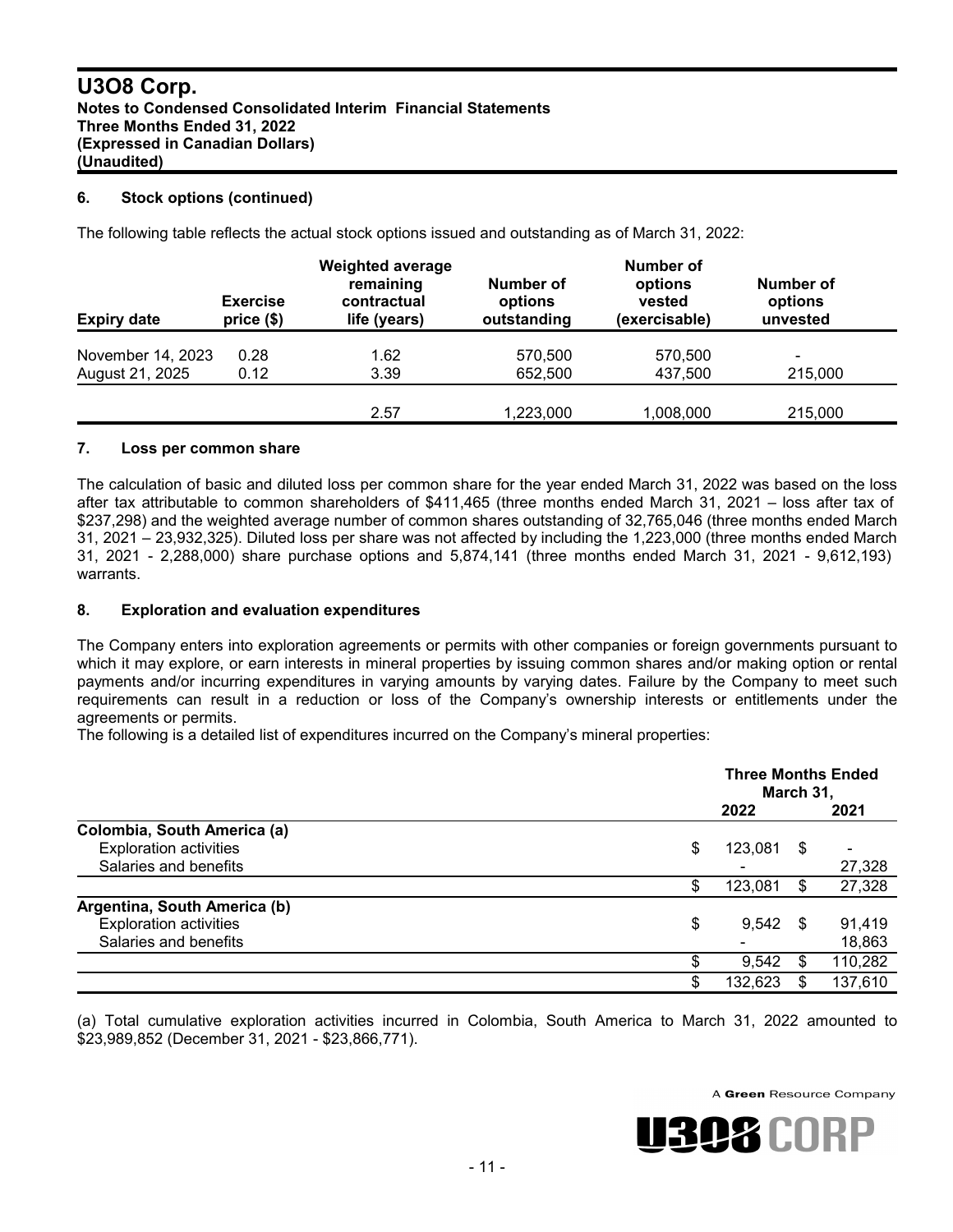#### **8. Exploration and evaluation expenditures (continued)**

(b) (continued)

#### **Colombia, South America**

The Company, holds a 100% interest in a mineral concession (the "Concession Contract") in Caldas Province of central Colombia. A Concession Contract for the Berlin Property was originally granted by the National Mining Agency in Colombia on October 23, 2007 for a 30-year period. On expiry of the Concession Contract in 2037, the Company has the right to apply for an extension of a further 30 years.

The Company is required to pay annual concession fees to the Colombian State for the right to explore those concessions, that constitute the Company's exploration properties in Colombia. During 2021, the Company decided to re-establish operations in Colombia. As a result, the Company has accrued concession fees and expected penalties for 2021 and prior years. The Company has estimated that concession fees payable of C\$712,727 are owed to the Colombian State to maintain the Concession Contract in good standing. In the event the Company's estimate of the amounts due is incorrect, it will adjust the amount of the accrual.

The amounts have been recorded as exploration expense and payments are being accreted to their principal amounts at an effective interest rate of 12%.

During the thre months ended March 31, 2022, the Company recorded \$nil (three months ended March 31, 2021 - \$nil) in exploration activities relating to Colombia related to the concession fee payable.

|                                               | Amount  |
|-----------------------------------------------|---------|
| <b>Balance, December 2020</b>                 | ж.      |
| Accrued expenses                              | 712.727 |
| Balance, December 31, 2021 and March 31, 2022 | 712.727 |
| Long term portion                             | 345.169 |
| <b>Current portion</b>                        | 367,558 |

#### **Argentina, South America**

(b) Total cumulative exploration activities incurred in Argentina, South America to March 31, 2022 amounted to \$15,499,248 (December 31, 2021 - \$15,489,706).

#### **Terms of the Option Agreement**

Pursuant to the Option Agreement (note 14) with Consolidated Uranium Inc. ("CUR"), CUR has secured the option to acquire a 100% interest in the Laguna Salada Project (the "**Option**") in consideration for the following:

- \$50,000 payment to be utilized for property expenditures (paid in 2021);
- The Company obtaining requisite regulatory approvals within six months of signature of the Option Agreement:
	- <sup>o</sup> Issuance of common shares to the value of \$125,000 in the capital of the CUR (the "Common Shares"), priced at the 5-day volume weighted average price ("vwap") one business day prior to the date that the TSX Venture Exchange (the "**TSXV**") provides conditional approval of the Option Agreement (the "**Effective Date**") (completed in 2021 - (Note 4)); and

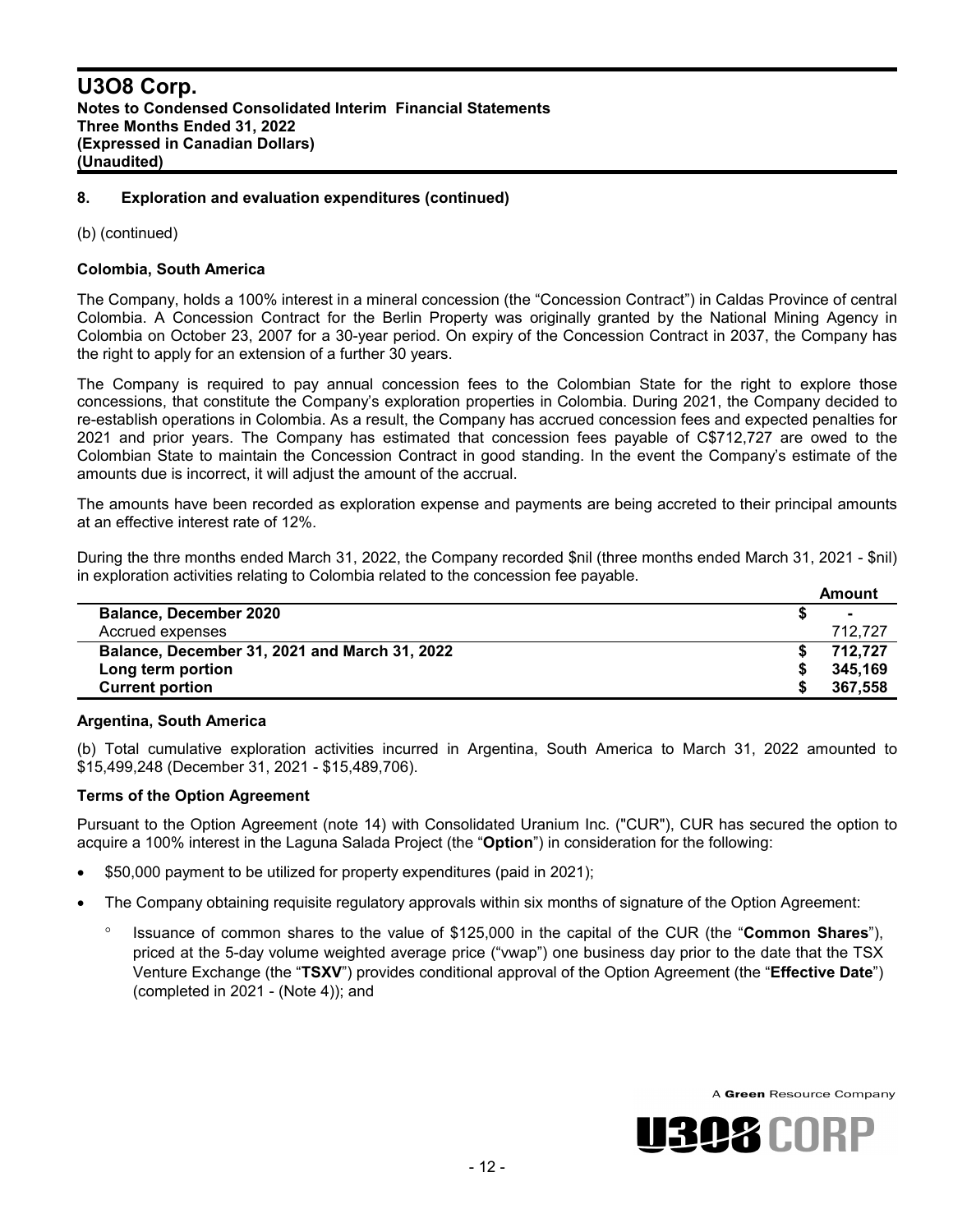#### **8. Exploration and evaluation expenditures (continued)**

(b) (continued)

#### **Terms of the Option Agreement (continued)**

- a cash payment of C\$175,000 to U3O8 Corp. by CUR. (paid in 2021)
- The Option is exercisable at CUR's election on or before the second anniversary of the Effective Date, for additional consideration of C\$1,500,000 in Common Shares or cash, at CURs election. If the Option remains unexercised on the six-month anniversary of the Effective Date, U3O8 Corp. is entitled to C\$50,000 in cash to be utilized for further property expenditures (exercised in 2021 - (note 4)).

If CUR elects to exercise the Option and during the two year option term the price of uranium reaches the milestones below, U3O8 Corp. will also be entitled to receive the following uranium spot price contingency payments:

| <b>Uranium Spot Price (USD)</b> | <b>Vendor Payment (Cash or</b><br>Shares) |
|---------------------------------|-------------------------------------------|
| \$50                            | \$505,000                                 |
|                                 | \$758,000                                 |
| \$100                           | \$1,010,000                               |

The Company also received a two-year option term for contingency payments based on the following uranium sport price:

Within five business days of the spot price of uranium reaching USD\$50 the Company will have the option to receive \$250,000, in cash or shares at CUR;s election, in lieu of each of the USD\$75 and USD\$100 spot price contingent payments. The spot price contingent payments will expire 10 years following the date the option is exercised.

The spot price exceeded US\$50 per pound in March 2022. In April 2022, the Company received \$505,000 for reaching the US\$50 per pound threshold and concurrently elected to receive \$250,000 in satisfaction of each of the US\$75 per pound threshold and US\$100 per pound threshold. (note 15)

Further the Company has the one-time right, exercisable on either the date that is six months or twelve months following the Effective Date of the Option Agreement, to force CUR to exercise the option and satisfy the remaining portion of the option by issuing such number of CUR shares to the Company that results in the Company, together with the CUR shares already owned by the Company, owning an aggregate number of CUR shares equal to 9.9% of the total number of issued and outstanding CUR Shares after giving effect to such issuance. Notwithstanding, subject to the 5 day vwap of CUR's Shares equalling C\$1.00 or greater, in the event that CUR can issue sufficient CUR Shares to the Company to satisfy the remain portion of the option without the Company holding more than 9.9% of the issued and outstanding CUR Shares, then CUR shall issue such number of CUR Shares to U3O8 to satisfy that portion of the remaining option.

All securities issued in connection with the Option Agreement are subject to a hold period expiring four months and one day from the date of issuance.

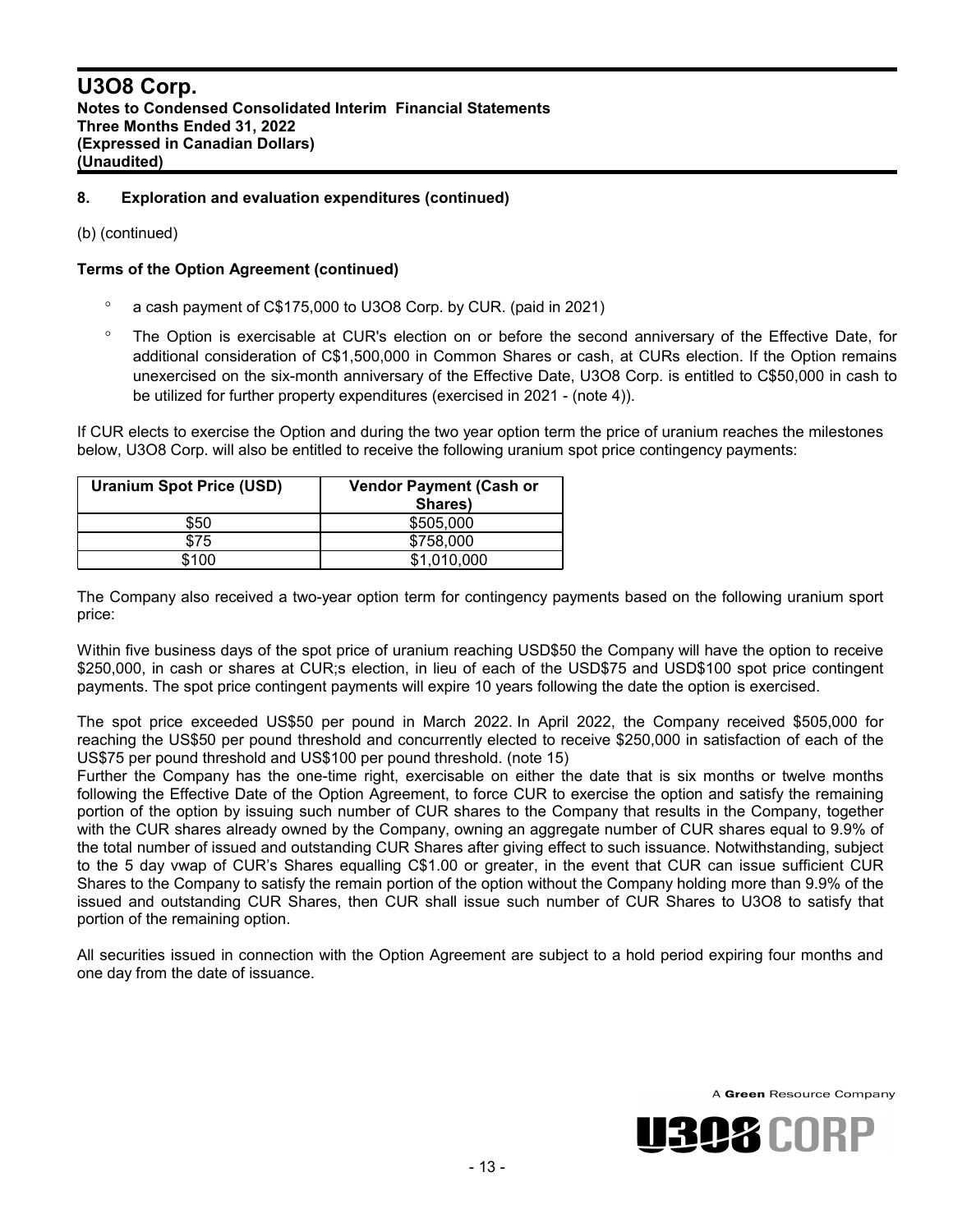#### **9. General and administrative**

|                             | <b>Three Months ended</b><br>March 31, |        |     |        |
|-----------------------------|----------------------------------------|--------|-----|--------|
|                             |                                        | 2022   |     | 2021   |
| Salaries and benefits       | \$                                     | 1.288  | -\$ | 13,525 |
| Administrative and general  |                                        | 10,199 |     | 7,213  |
| Professional fees           |                                        | 44,980 |     | 46,200 |
| <b>Business development</b> |                                        | 1.710  |     | 106    |
| Reporting issuer costs      |                                        | 5.186  |     | 5,366  |
|                             | \$                                     | 63,363 |     | 72,410 |

#### **10. Equity accounted investment**

As at March 31, 2022, the Company had a 38.9% equity interest in SAS (as defined in note  $3(c)(ii)$ ), which is a private company (December 31, 2021 – 38.9%). Since inception, SAS has incurred losses and the Company is not required to fund any losses incurred by SAS beyond its initial equity investment and the investment in SAS has a carrying value of \$nil (December 31, 2021 - \$nil).

#### **11. Warrants**

|                                | Number of<br>warrants | <b>Weighted average</b><br>exercise price (\$) |  |
|--------------------------------|-----------------------|------------------------------------------------|--|
| Balance, December 31, 2020     | 2,500,000             | 0.40                                           |  |
| <b>Issued</b>                  | 7,112,193             | 0.20                                           |  |
| Balance, March 31, 2021        | 9,612,193             | 0.25                                           |  |
| Balance, December 31, 2021     | 5,874,141             | 0.20                                           |  |
| Exercised                      | (3,411,251)           | 0.20                                           |  |
| Expired                        | (2,462,890)           | 0.20                                           |  |
| <b>Balance, March 31, 2022</b> |                       | 0.00                                           |  |

#### **12. Related party balances and transactions**

Transactions between the Company and its subsidiaries, which are related parties of the Company, have been eliminated on consolidation and are not disclosed in this note.

Related parties include the Board of Directors, close family members and enterprises which are controlled by these individuals as well as certain persons performing similar functions.

(a) The Company entered into the following transactions with related parties:

|                                  | <b>Three Months Ended</b><br>March 31, |     |       |
|----------------------------------|----------------------------------------|-----|-------|
|                                  | 2022                                   |     | 2021  |
| John C. Ross Consulting Inc. (i) | 7,500                                  | \$. | 7,500 |

(i) Chief Financial Officer ("CFO") fees expensed to a company controlled by the current CFO of the Company. At March 31, 2022, \$73,000 is included in amounts payable and other liabilities (December 31, 2021 - \$65,500).

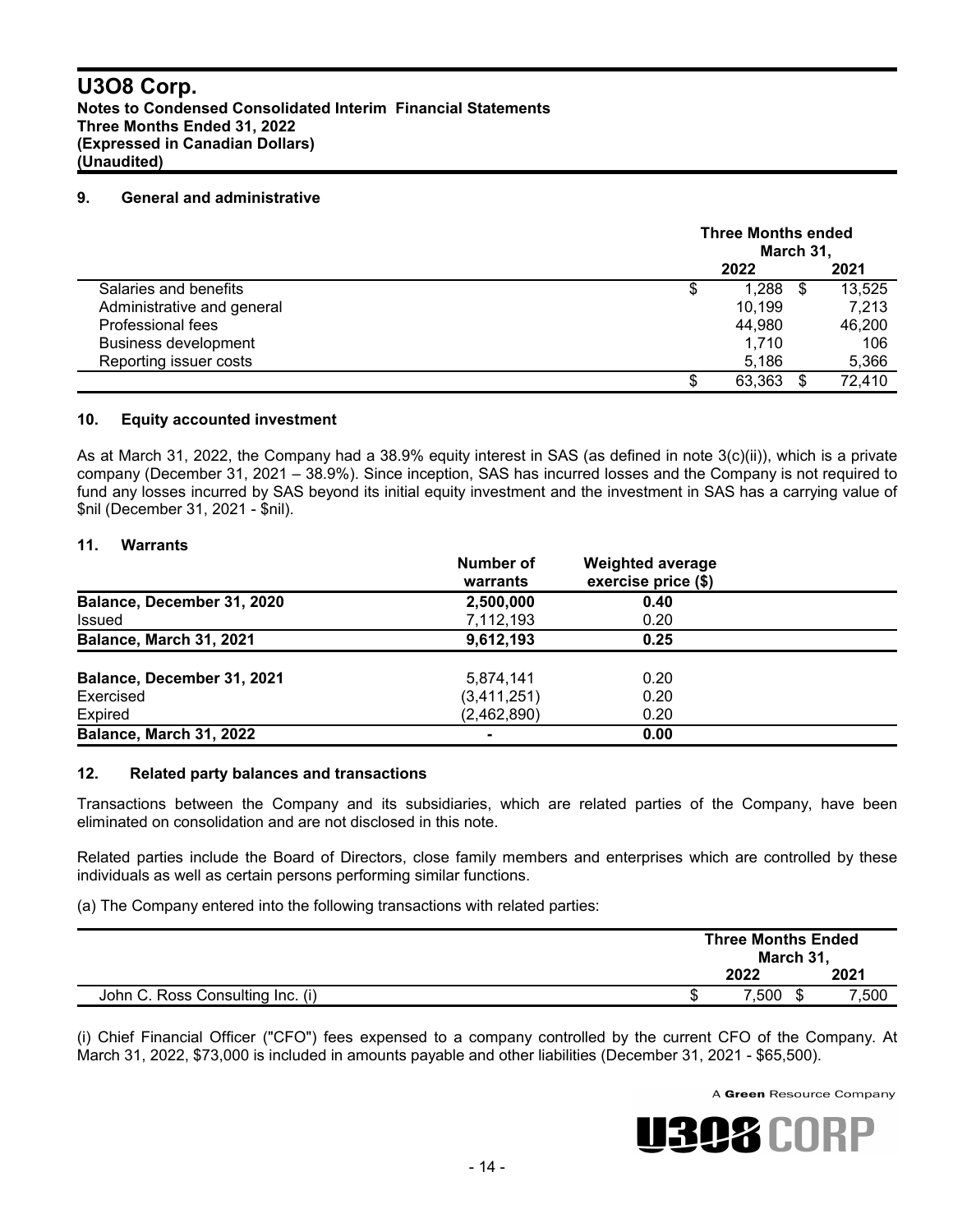#### **12. Related party balances and transactions (continued)**

(b) The Company defines its key management personnel as its Board of Directors, Chief Executive Officer ("CEO"), and CFO. Remuneration of Directors and key management personnel of the Company was as follows:

|                      |  | <b>Three Months Ended</b><br>March 31,<br>2021<br>2022 |  |  |
|----------------------|--|--------------------------------------------------------|--|--|
|                      |  |                                                        |  |  |
| Share based payments |  | 1,288                                                  |  |  |

The Board of Directors do not have employment or service contracts with the Company. There were no director fees accrued or paid during the year ended March 31, 2022. The CEO of the Company was owed \$400,584 as at March 31, 2022 (December 31, 2021 - \$400,584). In addition, a director of the Company was owed \$25,492 as at March 31, 2022 (December 31, 2021 - \$20,400).

(c) See note 13 for details of the loans advanced from a director of the Company during the three months ended March 31, 2022 and 2021. In addition, another company controlled by the same director was owed \$41,000 as at March 31, 2022 (December 31, 2021 - \$41,000). The payable is non-interest bearing and due on demand and is included in accounts payable and other liabilities.

#### **13. Loan payable**

During the years ended December 31, 2021 and 2021, the Company entered into a series of advances from Bambazonke Holdings Ltd. ("Bambazonke"), pursuant to which Bambazonke agreed to lend the Company cash to fund working capital. Amounts outstanding under loan payable incur interest at a rate of 8% per annum and the principal and interest payable thereon will be repaid on a best efforts basis. Bambazonke is a company controlled by a director of the Company. Cumulative advances at March 31, 2022 amounted to \$980,000 (December 31, 2021 - \$980,000). Interest payable of \$236,766 was included in loan payable as at March 31, 2022 (December 31, 2021 - \$217,166). No interest or principal was repaid during all years presented.

#### **14. Segmented information**

The Company primarily operates in one reportable operating segment, being the exploration and evaluation of uranium properties in South America. The Company has administrative offices in Toronto, Canada. Geographical information is as follows:

#### **March 31, 2022**

|                   | Canada   | Colombia | Argentina |   | Total                 |
|-------------------|----------|----------|-----------|---|-----------------------|
| Current<br>assets | .326,678 | -        | -         | u | 678<br>າງລ<br>0. UZ U |
|                   | .326,678 | -        | -         | w | 270<br>່າງຂ<br>co     |

#### **December 31, 2021**

|                          | ડanada              | ડolombia                      | Argentina                | Total        |
|--------------------------|---------------------|-------------------------------|--------------------------|--------------|
| ⌒<br>Current<br>: assets | l.880<br>2,904<br>w | $\overline{\phantom{0}}$<br>w | $\overline{\phantom{a}}$ | 4.880<br>904 |
|                          | 1,880<br>2,904<br>w | -<br>w                        | $\overline{\phantom{0}}$ | 2,904,880    |